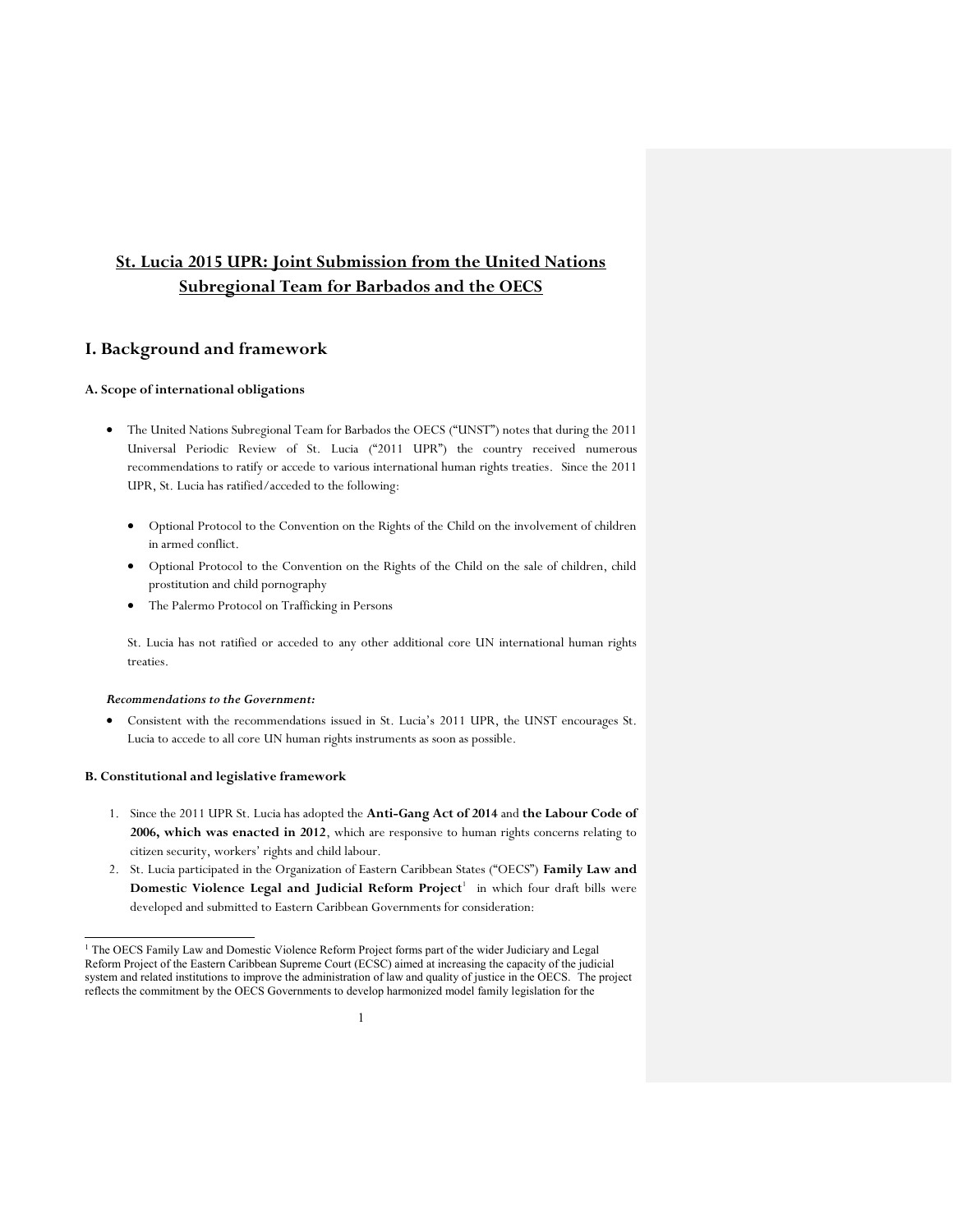- x The **Status of Children Bill** seeks to remove the legal disabilities of children born out of wedlock and to provide for the declaration of parentage;
- **•** The **Child Care and Adoption Bill** provides for the care and protection of children from various forms of abuse. The Bill makes provisions for mandatory reporting and places emphasis on investigation, assessment, intervention, emergency removal of children and foster care placements. The Bill also delineates clearly the roles and responsibilities of social service agencies with responsibilities for child care and protection;
- The **Child Justice Bill** is in accordance with articles 37 and 40 of the CRC; and
- x The **Domestic Violence Bill** provides protection for all victims of domestic violence.

The Government of St. Lucia has committed to the final recommendations of the aforementioned draft bills. The bills are now before the office of the Attorney General Chambers for final review and submission to Cabinet for approval. The adoption of these draft bills will result in the repeal of the Children and Young Persons Act revised 2001, the Adoption Ordinance of 1954, the Civil Status Act of and the Domestic Violence (Summary Proceedings) Act of 1994.

## *Recommendations to the Government:*

• Complete the review of the draft legislation relating to domestic violence and the rights of children and submit to Cabinet for approval as soon as possible.

## **C. Institutional and human rights infrastructure and policy measures**

- x During the 2011 UPR, St. Lucia did not accept any of the recommendations to establish an NHRI in accordance with the Paris Principles. Although St. Lucia has Parliamentary Commissioner who, similar to an Ombudsman, is charged with protecting individual citizens against abuse of administrative power and other forms of government maladministration, the Commissioner's mandate is limited and the office has not been accredited by the ICC as an NHRI.
- Although St. Lucia has made efforts to be responsive to some of the recommendations received during the 2011 UPR, the country's ability to do so effectively would be greatly strengthened by the establishment of an institutionalized, permanent mechanism to coordinate Government engagement with international and regional human rights mechanisms aimed at implementing recommendations and carrying out required reporting.

### *Recommendations to the Government:*

 $\overline{a}$ 

Member States and to create a climate that would facilitate greater access and equity to justice as well as a more integrated and holistic approach to resolve matters related to the family and children.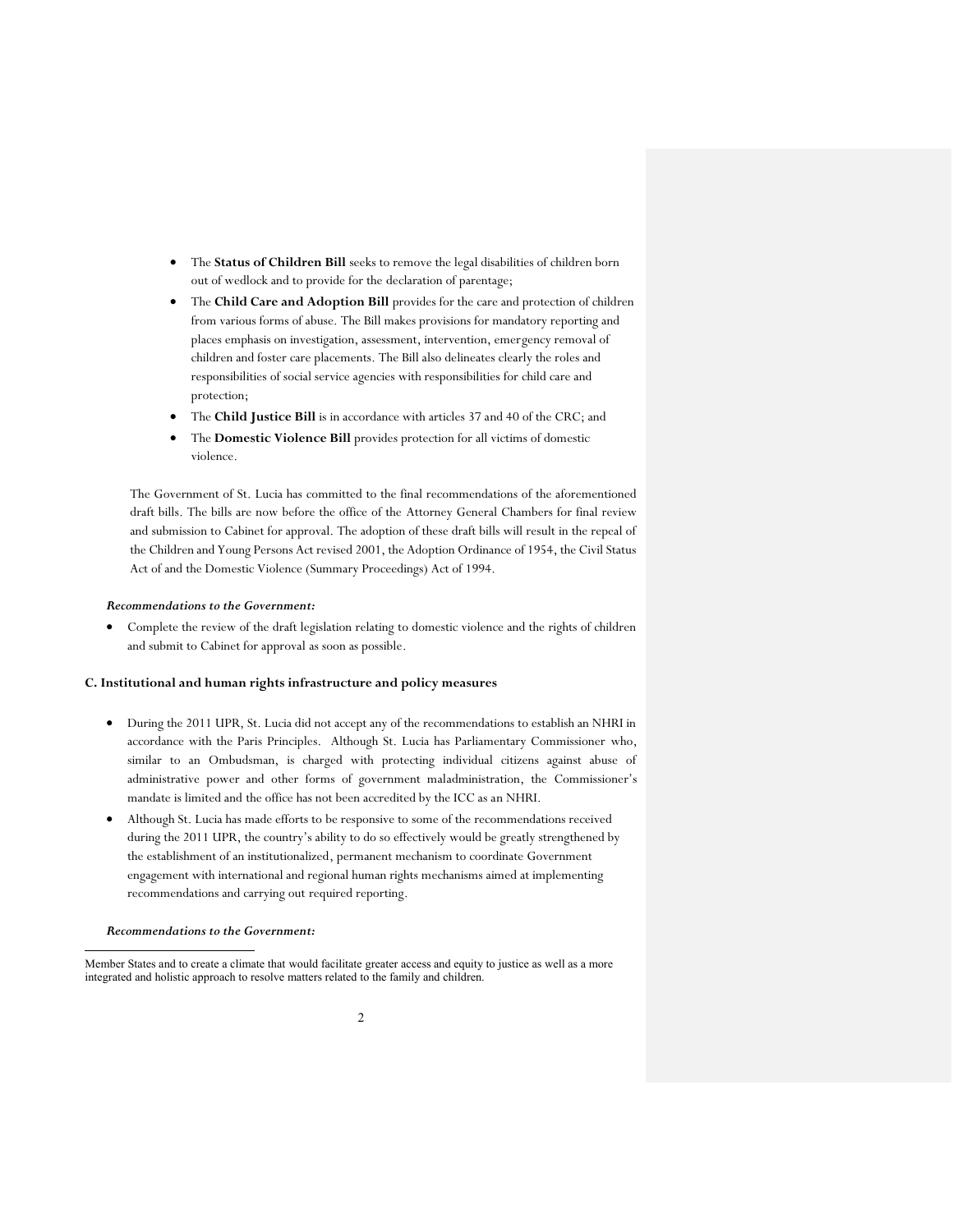- With the support of international partners, establish a national human rights institution in accordance with the Paris Principles.
- x Establish an inter-ministerial, institutionalized mechanism to monitor and report on the implementation of recommendations from international human rights mechanisms.

# **II. Cooperation with human rights mechanisms**

#### **A. Cooperation with treaty bodies**

- In 2014 the Committee on the Rights of the Child examined St. Lucia's second to fourth periodic reports. The next report is due in 2020.
- UN Women is currently supporting St. Lucia in the completion of its overdue report to the CEDAW Committee.
- x To date, the St. Lucia government has had to limited to no engagement with the OHCHR with regard to seeking technical assistance in meeting its international human rights obligations or facilitating human rights training and education.

#### *Recommendations to the Government:*

• Continue to work with UNICEF and UN Women in the preparation of treaty body reports for the CRC and CEDAW treaty body committees and seek technical assistance from the OHCHR to improve St. Lucia's efforts to meet its international human rights obligations

# **III. Implementation of international human rights obligations, taking into account applicable international humanitarian law**

#### **A. Equality and non-discrimination**

The constitution prohibits discrimination on the basis of sex, race, place of origin, political opinions, color, or creed, but no specific legislation addresses discrimination based on disability, language, sexual orientation or gender identity, or social status.

## **Gender equality and women's rights**

**•** Gender stereotyping still results in a traditional division of labour which relegates women into less stable, lower skilled, and lower paying areas of work. Women still comprise the vast majority of underemployed persons, as well, recent reports on the impact of the 2008 global financial crisis on the labour market in Saint Lucia, note that while male unemployment has increased, so has female unemployment with females still having higher rates of unemployment, although the gap is much narrower than before the crisis. Recent reports also note that the poorest 40% of households in Saint Lucia also have higher probabilities of being female headed.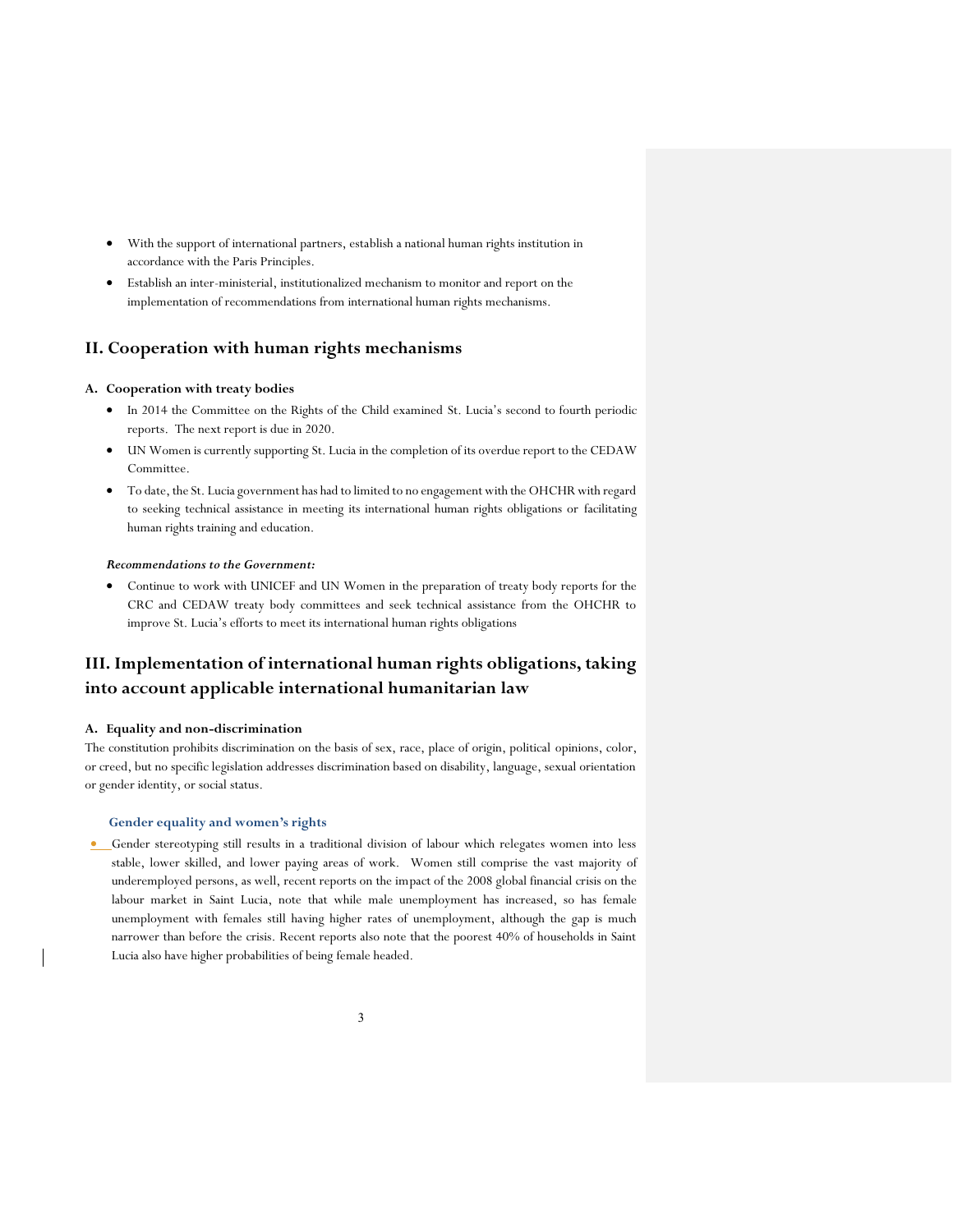- x Although women comprise the majority of civil servants in St. Lucia, women are underrepresented in roles of political leadership. There are currently three women elected to St. Lucia's parliament representing approximately 17% of the country's parliamentary seats.
- St. Lucia's legislative framework addressing domestic and sexual violence is not adequately implemented or enforced. St Lucia enacted a Domestic Violence Law in 1994 and amended the Criminal Code nine year later to conform. However, there are critical shortcomings in the Domestic Violence Act such as the absence of provisions on marital rape, which leave women highly vulnerable to abuse (especially when coupled with social norms which see domestic violence as private matters to be settled within the home). It would also appear that the changes do not include a clear definition of violence against women as an act based on gender. No provisions have been made to date to define violence against women in national law as distinct from intra-family, family or domestic violence. In cases of sexual and domestic violence cases of violence against women are only prosecuted if the victim presses charges. Lawyers in St. Lucia indicate that it can be difficult to meet the legal requirements to prosecute cases of rape and other sexual violence due to a lack of corroboration.
- Rape within marriage or common-law unions is not criminalized, except for it being committed while the person is divorced or separated.
- In 2012 St Lucia's government has launched an island-wide initiative to curb domestic and genderbased violence in the country. The **Violence Is Not An Option** campaign is part of a wider anti-GBV project led by the country's Division of Gender Relations, in collaboration with the United Nations Entity for Gender Equality and the Empowerment of Women.
- x The Department of Gender Relations also ran the Women's Support Center, which provided shelter, counseling, residential services, a 24-hour hotline, and assistance in finding employment. Various NGOs, such as the St. Lucia Crisis Center and the National Organization of Women, also provided counseling, referral, education, and empowerment services. The crisis center assisted in cases of physical violence, incest, nonpayment of child support, alcohol and drug abuse, homelessness, custody, and visitation rights. However, crisis centers in St Lucia are significantly under-funded.
- x In 2007 the Royal St. Lucia Police Force established the **Vulnerable Persons Unit**, designed to handle cases involving violence against women and children, increased police responsiveness to these cases. Police indicated an increase in the reporting of sexual crimes against women and children over previous years. This unit worked closely with the Family Court and the ministry's Department of Gender Relations and Department of Human Services and Family Affairs. However, despite the efforts to increase reporting and improve the police response, there is no evidence that due process follows, and no indication that there has been an increase in prosecution. Given that marital rape is still not acknowledged within the legal framework without conditions, for example the required that the couple has to separated, this calls into question the effectiveness of the response of the justice system to sexual violence against women.

#### *Recommendations to Government:*

Institutionalize the collection of sex-disaggregated data which can be used in gender and poverty analyses.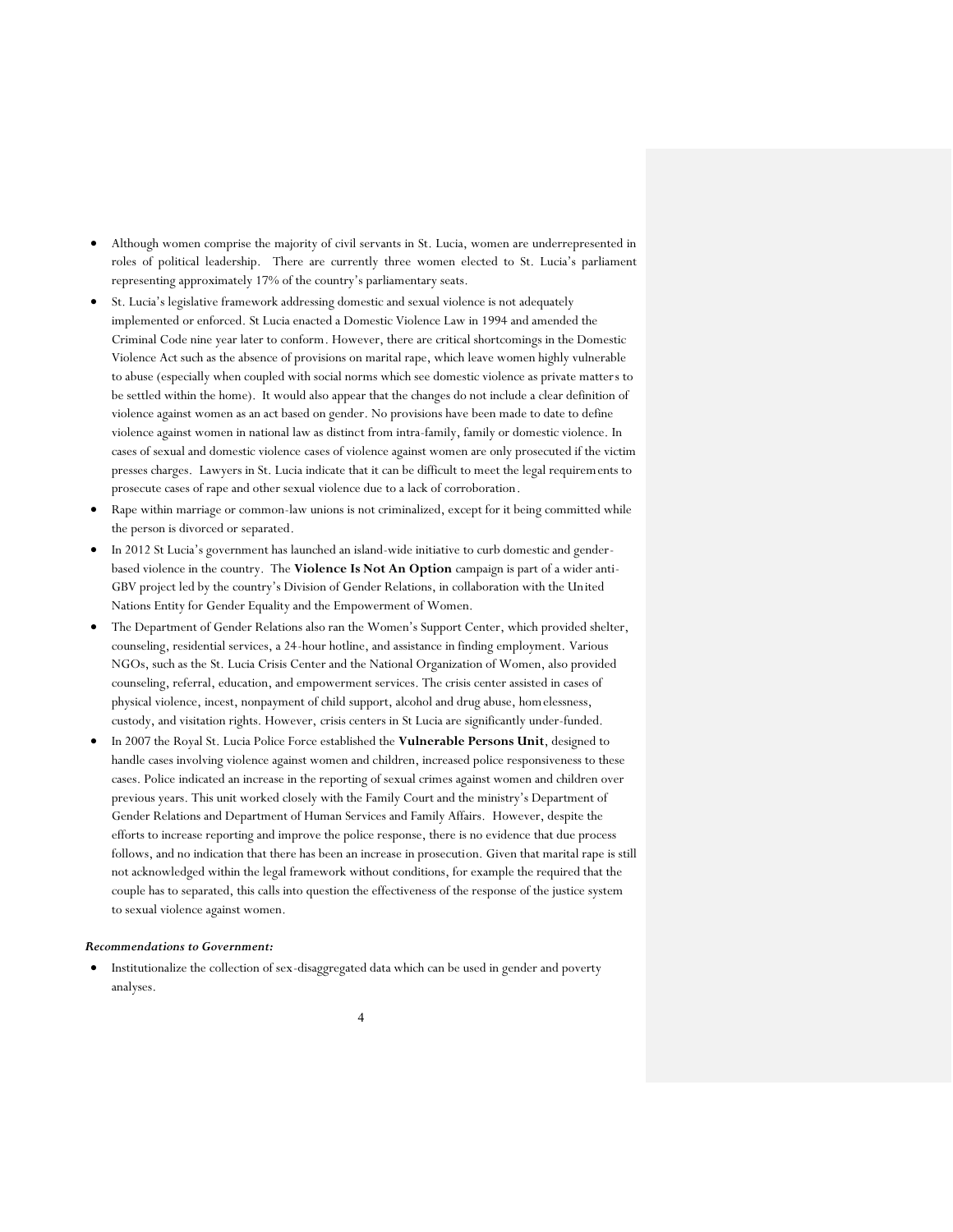- St Lucia is urged to complete its National Plan of Action or Strategy for the prevention, punishment and eradication of violence against women and ensure that the relevant mechanisms are in place for its systematic implementation, monitoring and evaluation. This must be done in the context of a broadbased, multi-sectoral approach.
- Establish a national multi-sectoral committee on gender-based violence
- It is recommended that the government of St. Lucia review the effectiveness of government mechanisms which are intended to support the achievement of gender equality and to address gender based discrimination.
- x Marital rape should be included in the legislation without conditionalities as is currently the case.

#### **The rights of children**

- x St. Lucia participated in the Organization of Eastern Caribbean States ("OECS**") Family Law and Domestic Violence Legal and Judicial Reform Project** in which four draft bills were developed and submitted to Eastern Caribbean Governments for consideration:
	- o The **Status of Children Bill** seeks to remove the legal disabilities of children born out of wedlock and to provide for the declaration of parentage;
	- o The **Child Care and Adoption Bill** provides for the care and protection of children from various forms of abuse. The Bill makes provisions for mandatory reporting and places emphasis on investigation, assessment, intervention, emergency removal of children and foster care placements. The Bill also delineates clearly the roles and responsibilities of social service agencies with responsibilities for child care and protection;
	- o The **Child Justice Bill** is in accordance with articles 37 and 40 of the CRC; and
	- o The **Domestic Violence Bill** provides protection for all victims of domestic violence.

The Government of St. Lucia has committed to the final recommendations of the aforementioned draft bills. The bills are now before the office of the Attorney General Chambers for final review and submission to Cabinet for approval. The adoption of these draft bills will result in the repeal of the Children and Young Persons Act revised 2001, the Adoption Ordinance of 1954, the Civil Status Act of and the Domestic Violence (Summary Proceedings) Act of 1994.

- x Significant gaps remain in children protection laws due to a significant backlog of legislation which still needs to be drafted or revised, due to the lack of legal professionals and limited resources to hire external consultants.
- x St. Lucia recently established the **National Action Child Protection Committee (NACPC)** which is fully operational and meets on a monthly basis. The members of the NACPC are 12 independent stakeholders with an extensive experience working with children and are appointed by the Cabinet of Ministers. The NACPC had been mandated to deal with cases of sexually abused children and to draft a plan of action for children. Although the Committee is not directly involved in the running of any agencies, it provides advisory assistance to Ministries and departments.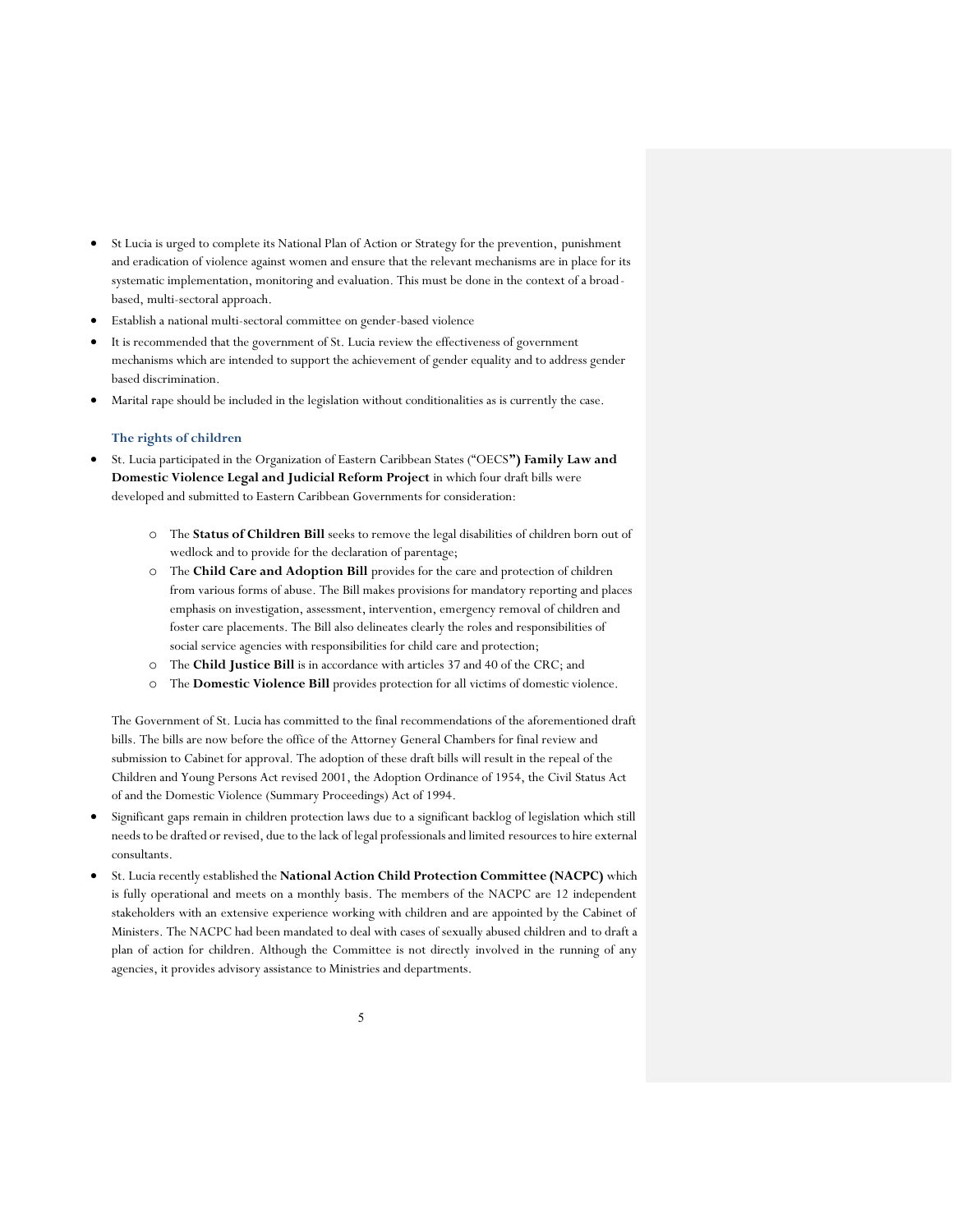- Child sexual abuse remains a serious concern for St. Lucia. However, since the 2011 UPR, St. Lucia has continued to engage in awareness rising around the issue with the support of UNICEF. In 2013 the Government launched the **Break the Silence** campaign which empowers children, families and victims of sexual abuse to report cases of sexual offences and to break the stigma surrounding the issue. Within the Break the Silence framework, a number of workshops had been conducted and has included the participation of religious leaders, sport and other public figures.
- x St. Lucia has adopted a mandatory reporting protocol to address child abuse but sexual violence against children often goes unreported. This is due to a number reasons including the common practice of outof-court settlements where the abuser pays a parent an agreed sum of money to avoid prosecution, although such arrangements are illegal. Also, there is a reluctance to report sexual violence due to what lawyers describe as an "insensitive and under-equipped justice system" and the fear that bringing a case will undermine the privacy and self-esteem of the child victim.
- x Although St. Lucia did not accept any of the 2011 UPR recommendations regarding corporal punishment, the government did engage in awareness raising activities such as a national consultation on the theme **The Future We Want** which focused on the issue of corporal punishment. The government also launched a number of trainings and parenting programmes in order to promote alternative forms of punishment and new ways to interact with children. However, under the Education Act, corporal punishment had not been explicitly outlawed.
- Acknowledging that gang violence involving young people has been increasing in recent years, the Lucian authorities are attempting to address gang violence through providing life skills training to children, introducing community policing, and placing police in schools.
- The age of criminal responsibility is set at 16 but the government has indicated that it intends to increase the age to 18. However, under the current Criminal Code, children between 16 to 18 years of age can still be sentenced to be given life imprisonment or the death penalty for grave crimes.

# **Discrimination, violence and stigma against persons living with HIV/AIDS, lesbian, gay, bisexual, transgender and intersex persons**

- In St. Lucia the prevalence of HIV/ AIDS is estimated to be less than 1% in the general population, with the number of new infections appearing to be stable. Regardless of the estimated rate, it is likely to be an underestimate as the surveillance system is based on reports from public and private laboratories on clients tested, thereby missing groups known to be at highest risk of exposure who are reluctant to use available services and remain underground due to concerns regarding lack of confidentiality, stigma and discrimination, and of prosecution under the law (for example, MSM and sex workers). In addition, it is believed that a number of people travel outside the country to seek HIV testing and treatment, due to perceived weaknesses with confidentiality and anonymity in their home countries, so these cases are not included in the official count.
- Civil society organizations report that LGBT persons remain vulnerable to persecution and harassment on a daily basis. Gay rights activists report that LGBT persons have been subject to serious violent crimes which are not investigated or prosecuted. In many cases, victims choose not to report the attacks to authorities due to fear of prosecution under St. Lucia's "sodomy laws."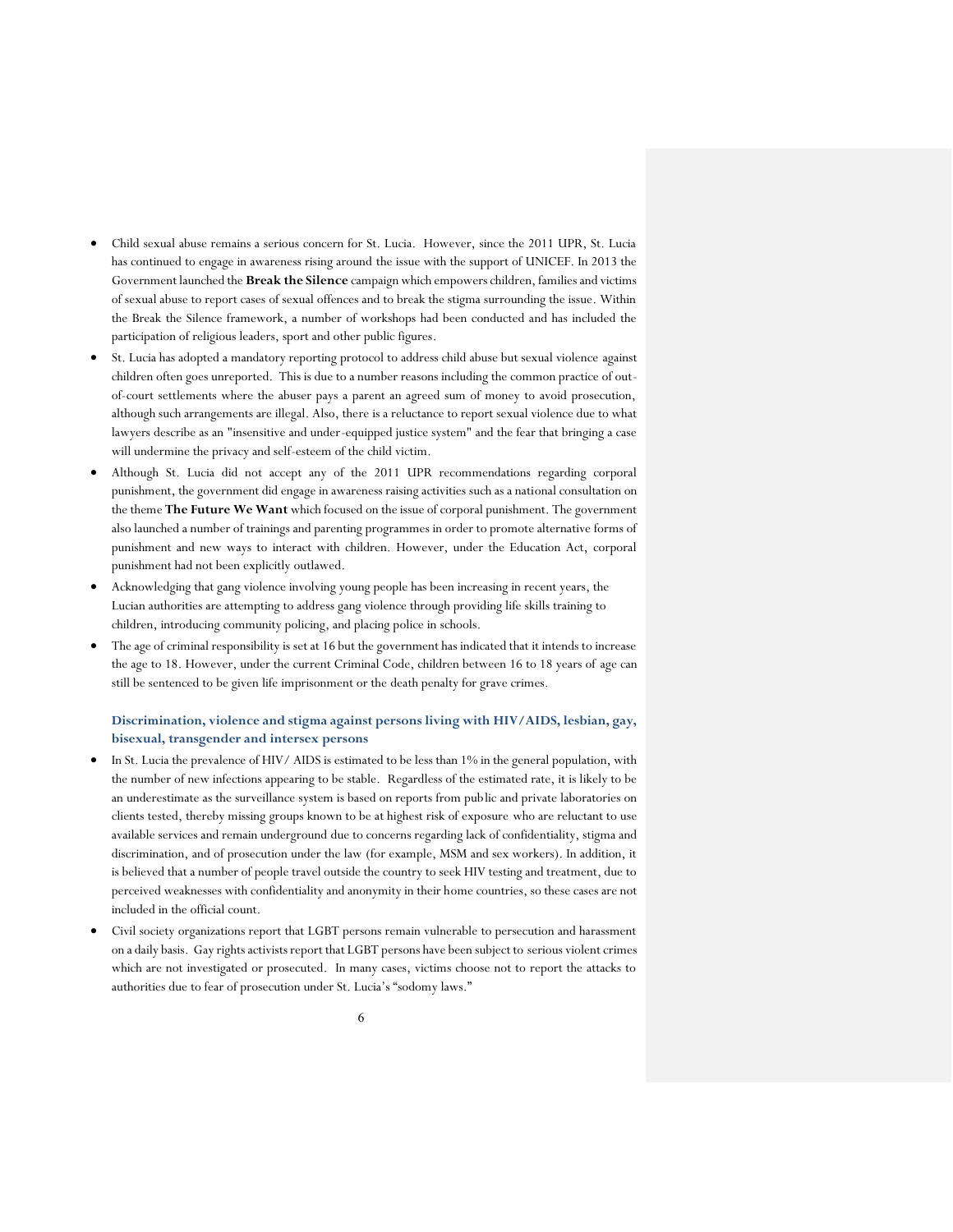#### **B. Right to life, liberty and security of the person**

- The US Department of State's 2013 Trafficking in Persons (TIP) Report, which describes St. Lucia as "a source and destination country for persons subjected to forced prostitution and forced labor," states that St. Lucia "does not fully comply with the minimum standards for the elimination of trafficking, however, it is making significant efforts to do so." Since the 2011 UPR, St. Lucian authorities have trained a number of police officers in trafficking awareness and have conducted multiple sex trafficking investigations.
- x According to the 2012 UNDP Caribbean Human Development Report on Citizen Security, report, there are no police estimates of the numbers of gangs or gang members in St. Lucia nor "systemic research" on the prevalence of organized crime in St. Lucia, but the number of gang homicides in the country "appears to be growing and contributing to a greater share of the nation's homicides."
- x In 2011, the government launched the **"United Against Crime"** campaign to get citizens more involved in the crime fighting process by creating links between the public and the police and educating citizens on how to protect themselves from becoming "victims of crime." According to local media, the police are training officers in community policing in an effort to build public trust.
- $\bullet$  In 2014 St. Lucia passed anti-gang legislation which criminalizes gang-related activity, including "gang membership, facilitating gang-related criminal activity, and advising and recruiting for gangs."

#### **C. Administration of justice, including impunity, and the rule of law**

- There is an internal police complaints unit and a Police Complaints Commission (PCC) to take complaints from members of the public. A special unit of three police officers assigned to assist the commission investigated these complaints. The PCC is functional and in 2013 received 184 complaints from citizens.
- x St. Lucia has an Integrity Commission however it does not have investigative powers and is not capable of enforcing effective transparency. One requirement of the Commission is the annual submission by senior officials and members of Parliament of their assets and liabilities. This requirement is routinely ignored by Ministers and senior officials as indicated by a review of the information published in the Government Gazette. There are no consequences for failure to comply with the requirement for public disclosure.
- In 2013 the Government passed the **Police Complaints (Amendment) Act** allowing for a new unit to investigate complaints against police officers.
- In 2013 the Unite d States government announced that it would no longer provide support to the Royal St. Lucia Police Force (RSLPF) due to credible allegations of gross human rights violations related to extrajudicial killings that took place in 2010 and 2011.
- Since the 2011 UPR, there were a number of extrajudicial killings by the St. Lucia police including 12 in 2011. The Criminal Investigations Department conducted investigations and referred cases to the Director of Public Prosecutions (DPP) for review. In 2012 the DPP had returned all 12 cases with recommendations to conduct inquests. The government responded by inviting CARICOM to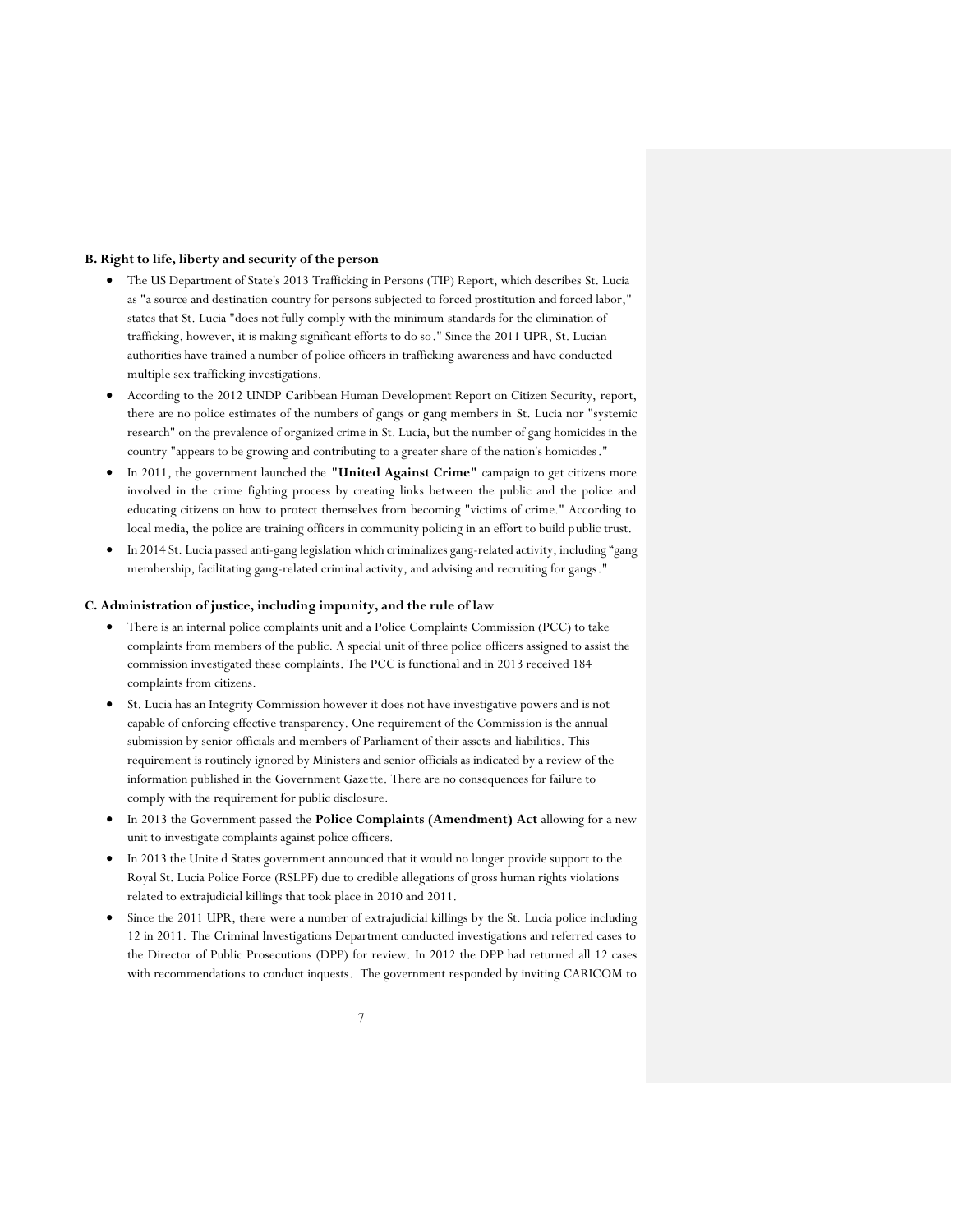investigate the alleged extra-judicial killings and enlisted the Jamaica Constabulary Force (JCF) to investigate the St. Lucia police force. Human rights activists reported that investigations by Jamaican investigators were severely hampered due to difficulty in obtaining evidence. However, in early 2015 the Prime Minister announced that the government had received the report of the investigation carried out by the JCF.

- x On March 8, 2015, Prime Minister The Hon. Dr. Kenny Anthony issued a public statement discussing the report's findings. In his address, Prime Minister Anthony said the report indicated that all of the shootings reviewed were "fake encounters" staged by the police to legitimize the killings. The investigators found that weapons were planted on the scene of the shootings and that "a number of shootings were done by police officers and [were] listed on the murder statistic as being done by unknown assailants." Indeed, as previously alleged by the media and human rights activists, the investigators confirmed the existence of a police "blacklist or death list." The reported also suggested that "the crime problem in St. Lucia is facilitated by corrupt politicians/government officials, business persons, and police officers," The JCF investigators also confirmed that senior police officers were uncooperative and attempted to sabotage certain aspects of the investigation. The investigators concluded that during the period under review there "was an environment of impunity and permissiveness designed to achieve the desired results. Willful blindness existed in respect of the Commissioner of Police and particular members of his leadership and management team."
- The investigators made 31 recommendations, many of which relate to the management and administration of the police force, including the recommendation that all police officers involved in the unlawful killings of citizens be prosecuted. The Prime Minister indicated that he will not issue any directives for the prosecution of the officers but will leave that decision to the discretion of the DPP. Further, the Prime Minister indicated that his administration will require human rights training for all police recruits and all police officers will be required, in rotation, to attend training to sensitize them to the human rights provisions of the St. Lucia Constitution. In addition, the Government intends to allocate resources for the appointment of special prosecutors to assist in the prosecution of any cases should the DPP decide to do so. Prime Minister Anthony said that Cabinet will appoint a joint committee under his chairmanship to oversee the implementation of the recommendations from the report.<sup>2</sup>

#### **G. Right to work and to just and favourable conditions of work**

x In 2012, the Government adopted the amended **Labor Act of 2006, which was enacted in 2012,** which repeals the Employment of Women, Young Persons, and Children Law Revised Ordinances of 1957. The amended Act sets the minimum age for employment at 15 and prohibits the employment of children who have not yet reached the minimum age for compulsory education. The new labor code also further defines worker rights and increases penalties for violations. The law, including applicable statues and regulations, specifies the right of most workers to form and join

**Formatted:** Font: (Default) Perpetua

 <sup>2</sup> "A Distressing Issue to Confront," Address to the Nation by The Hon. Dr. Kenny D. Anthony Prime Minister & Minister For Finance, Economic Affairs, Planning & Social Security, on the Investigation into the Alleged Extra-Judicial Killings by the Royal Saint Lucia Police Force, March 8, 2015.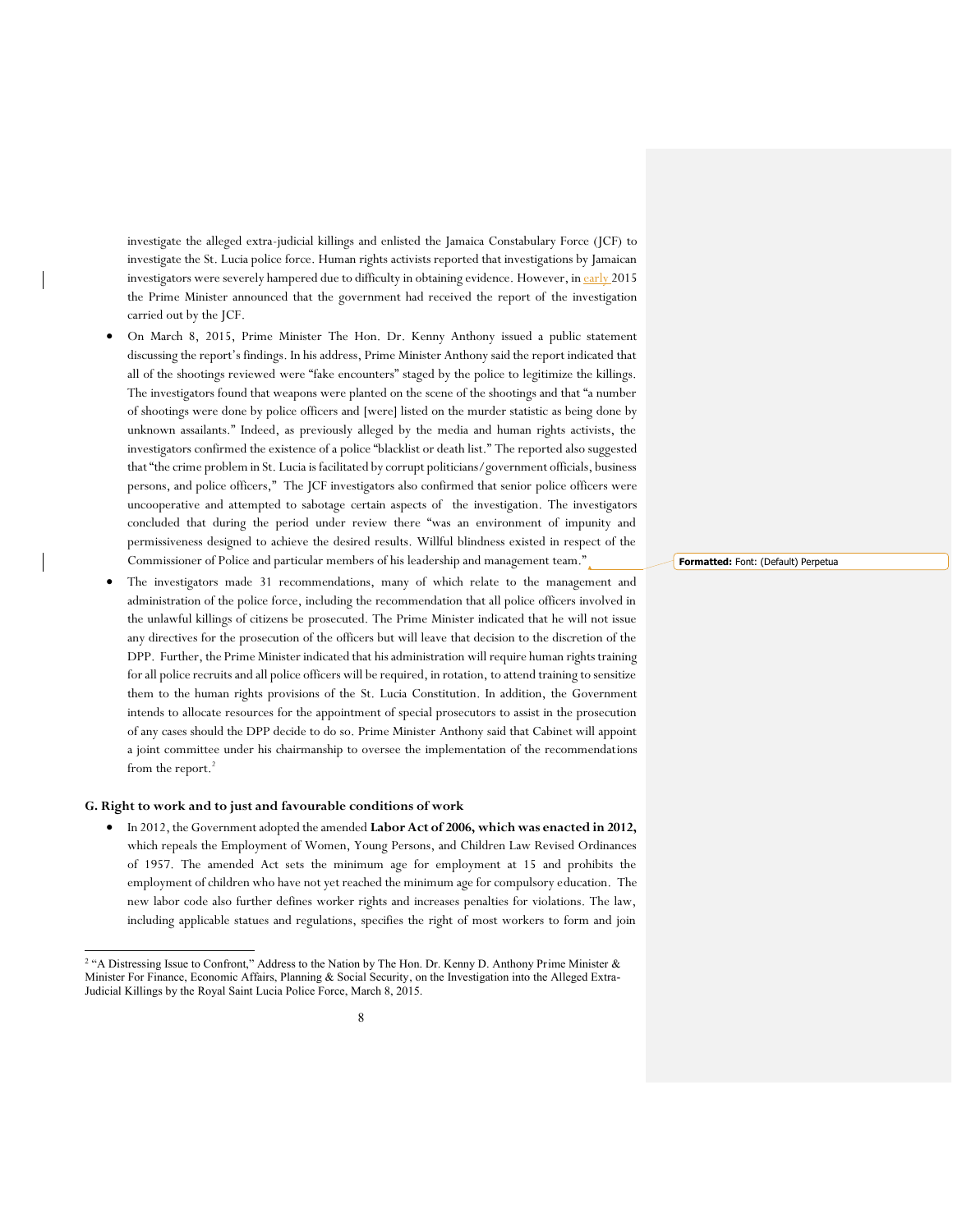independent unions, to strike, and to bargain collectively. The law also prohibits antiunion discrimination, and workers fired for union activity have the right to reinstatement.

## **H. Right to social security and to an adequate standard of living**

- The Government has developed a Social Protection Policy and plans are underway to harmonise the Public Assistance Programme, (PAP) which provides cash transfers to poor and indigent persons and the Koudemain Ste. Lisi programme which provides mainly psycho-social support to indigent persons.
- To support the process of harmonization of the PAP and KSL programme, UN Women, on behalf of the UN Joint Programme on Social Protection, is support the conduct of the Gender Aware Beneficiary Analysis of the PAP programme. This analysis will identify the gender specific challenges of beneficiaries in accessing services from the PAP programme. The results are intended to support gender-responsive service delivery of the PAP.
- x Although St. Lucia continues to be affected by the global economic crisis, it has worked hard to overcome them. From 2006 to 2010 GDP almost doubled and per capita income increased. During the period the population also grew by 5.1%. PAHO reports that during that period persons over the age of 60 has increased to 11.9% of the population, which indicates the importance of addressing the needs of the elderly in all government development planning policies and programs.

# **I. Right to health**

- The Government of St. Lucia continues to work to implement a universal healthcare coverage model as a means of providing access to key health promotion, disease prevention, curative, and rehabilitative health interventions that are regarded as fundamental to achieving equity in the delivery and use of health care services. PAHO reports that in recent years St. Lucia's health infrastructure is being upgraded, new programs have been initiated, services have become more readily available, immunization coverage remains high, and maternal mortality and infant mortality have been reduced.
- The Ministry of Health developed an HIV/AIDS strategic plan for 2011–2014, with an emphasis on decreasing the spread of HIV and mitigating the impact of HIV and AIDS on the population by focusing on three vulnerable groups: men who have sex with men, sex workers, and pregnant women. HIV programmes continue to be a part of the integrated health system. While this lends to sustainability, it also has the challenge of overburdening healthcare staff to provide more with the very limited resources. Such deficiencies include reduction in behaviour change communication activities, research and data informing activities, and innovative projects or programmes to encourage and maintain positive behaviour. Additionally, the effectiveness of the plan is questionable given that anal sex is criminalised in Saint Lucia and that there is a strong stigma against persons who have same sex, consenting sexual relations.
- x The Ministry of Health developed the Saint Lucia Reproductive Health Policy with support from UNFPA. This framework is expected to be approved in 2015 and will further guide the provision of reproductive health care in the relevant sectors.